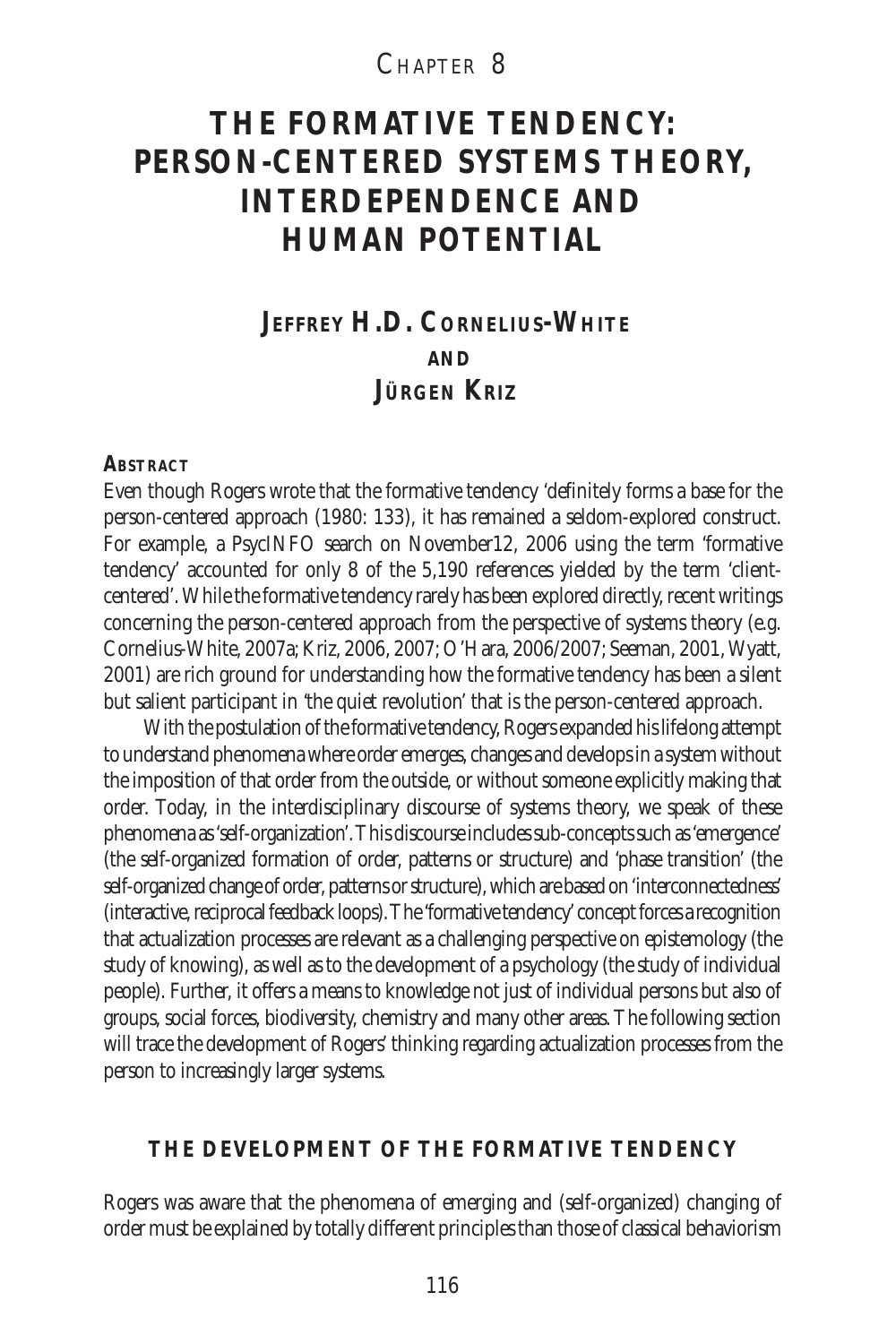and Western, mechanistic science. Yet, these behavioral concepts still govern the overarching Western understanding of the world, including its living beings, in everyday psychology and worldview. While the concept of control, or external imposition of order to a system, may function well if one has to repair a defective engine or beat out the dents in a tin can, intevening with a living being, such as with a client in psychotherapy, is better explained with different principles. These principles describe the phenomena of self-organized order and take reciprocal change processes into account (Kriz, 2006).

 Over 50 years ago, in *Client-Centered Therapy*, Rogers (1951) refers to the 'self' as a 'Gestalt'. Gestalt Psychology (especially the Berlin School) had already developed its core concept of 'Gestalt', which stresses that a structural whole integrates several elements in a dynamic manner (the 'bottom up' perspective) while special features of the elements get their meaning primarily through being parts of the whole (the 'top down' perspective). For example, a melody integrates individual tones, and can remain 'the same melody' when transposed into another key because of the structural invariance of the relationships among the tones. A meoldy also gives special meaning to many of its tones—for example, the 'key tone', the 'leading tone', etc. Because Rogers was especially interested in the *developmental* perspective—how persons can change themselves and under what facilitating conditions—he focused not only on the dynamic stability of the Gestalt but more so on the concept of 'self-actualization', coined by Kurt Goldstein (1939). As a physiologist, Goldstein was referring to the self-organizing processes of a biological organism, particularly the human organism.1 Following Goldstein, Rogers (1951) uses the term 'self-actualization' to stress that the development of a human being, and his or her functioning, is based mostly on *inherent* structural possibilities. Human development—including development that is facilitated by the support of a therapist is towards 'increasing self-government, self-regulation, and autonomy, and away from heteronymous control, or control by external forces' (Rogers, 1951: 488).

As his theory of personality developed, the 'self' as a psychological construct became so important that Rogers made an analytical distinction between the actualization of the 'self', termed 'self-actualization', and the actualization of the organism, now referred to simply as 'actualization'. Although 'self-actualization' is a part or aspect of the actualization of the whole human being, the meaning of the term 'self-actualization' changed. In Rogers' theory 'self-actualization' is not actualization by one*self* in contrast to external imposed order. Rather, it involves the actualization of a 'self-concept' in contrast to the whole phenomenal field of the person's experience. Hence, 'selfactualization' refers to the psychological level, while 'actualization' refers to the holistic level, including the body-based or biological.

Because this idea either was not understood or was rejected by those psychologists who still believed only in the classical control principles of Western science—and even devalued by some as not being in tune with 'science'—Rogers looks for support of his theoretical descriptions and explanations in the hard sciences of physics, chemistry, and

<sup>1.</sup> Indeed, after his forced emigration from Germany to the USA due to the Nazi regime, Goldstein became famous as one of the founders of the American 'organismic approach'.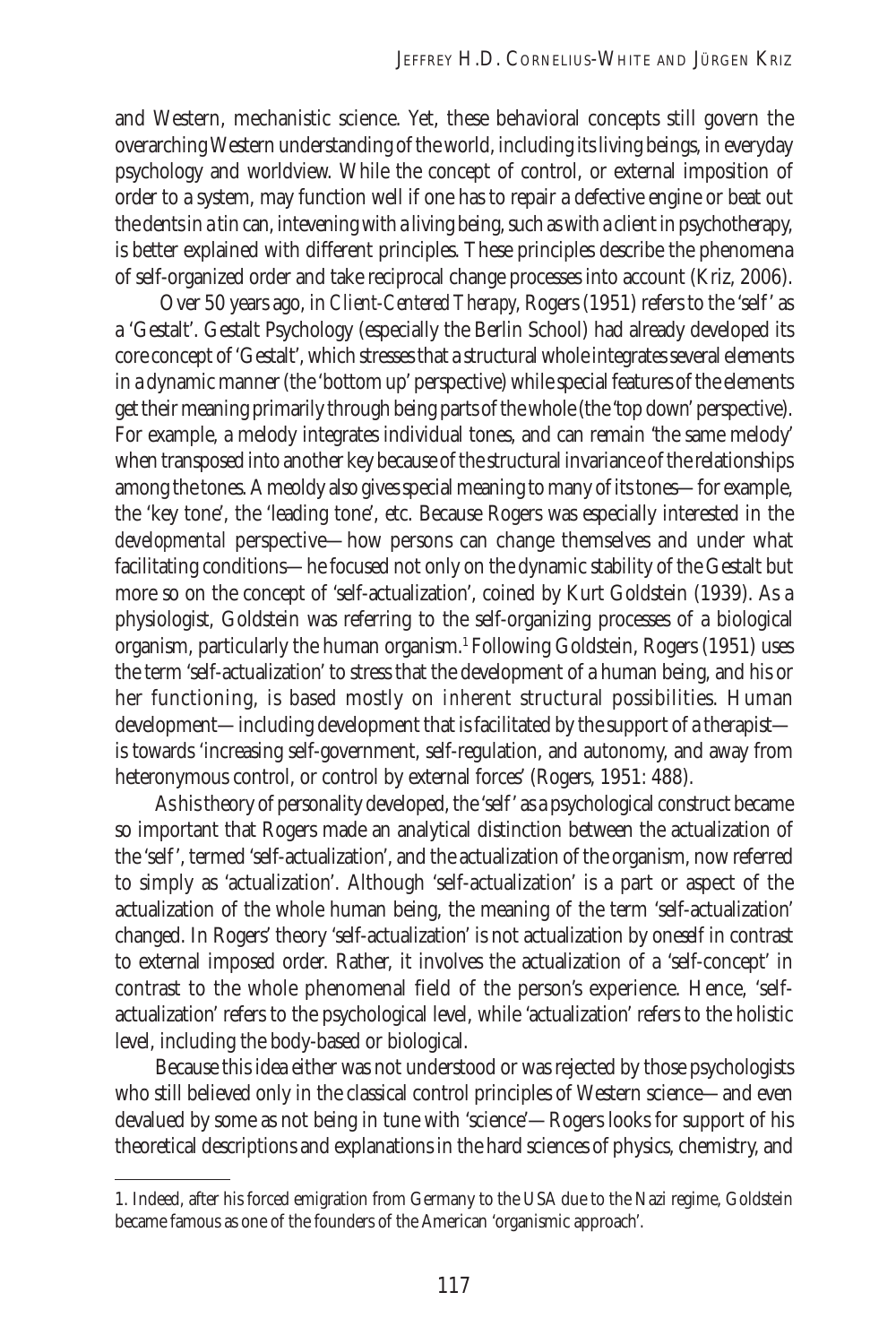biology. He, in fact, found this support for his principles among certain theories in science that already had been formulated:

I am not alone in seeing such an actualizing tendency as the fundamental answer to the question of what makes an organism 'tick.' Goldstein (1947), Maslow (1954), Angyal (1941, 1965), Szent Gyoergyi (1974), and others have held similar views and have influenced my own thinking. (Rogers, 1980: 119)

He got further support from the rise of Interdisciplinary Systems Theory in the 1970s, which was validated by the award of Nobel prizes to its leading proponents. Rogers, unlike most psychologists, was aware of this highly significant paradigm change in science. He broadened his concept of actualization to include phenomena exceeding the psychological and somatic level to phenomena of self-organization on the interpersonal levels and beyond. He called this broader notion the 'formative tendency'. As a consequence, in person-centered theory, the 'self-actualization tendency' (on the psychological level) is a special aspect of the 'actualization tendency' (on the organismic level), which in turn is a special aspect of the 'formative tendency' (on the universal level).

## **THE INCONSISTENCY OF THE FORMATIVE TENDENCY WITH WESTERN SOCIETY**

Client-centered therapy is best seen as a transformational paradigm (Rogers, 1977, 1980). However, it has been described typically within the context of Western culture. Western society is largely concerned with 'power over' a person's environment, including other people, animals, minerals, and plants. Science and Enlightenment values are externally imposed values that put control at the center of the discovery of 'knowledge'. In particular, the behavioral paradigm of control through reinforcement still dominates psychology.

This paradigm, which involves the isolation of behavior by or toward the individual person, like the isolation of the individual variable in traditional science, is not an appropriate way of describing our world if one takes the interrelationship of material entities into account. The understanding of 'the world', even in physics or chemistry, had to change to account for these phenomena, where feedback and interrelationship are important. In the arena of living beings, especially for human beings, interrelationship is ubiquitous. Mechanistic science, therefore, explains only 'a special artificial area of our world'. It is a nineteenth-century belief that this approach would give a sufficient description not only of mechanistic arrangements of matter, but of the whole world, including biological phenomena and even human beings. Modern science, by contrast, has proven that 'these principles work only under very restricted conditions and constraints, which are adequate for machines but, as it turned out, inadequate for entities where complex recursive processes are essential' (Kriz, 2006: 126).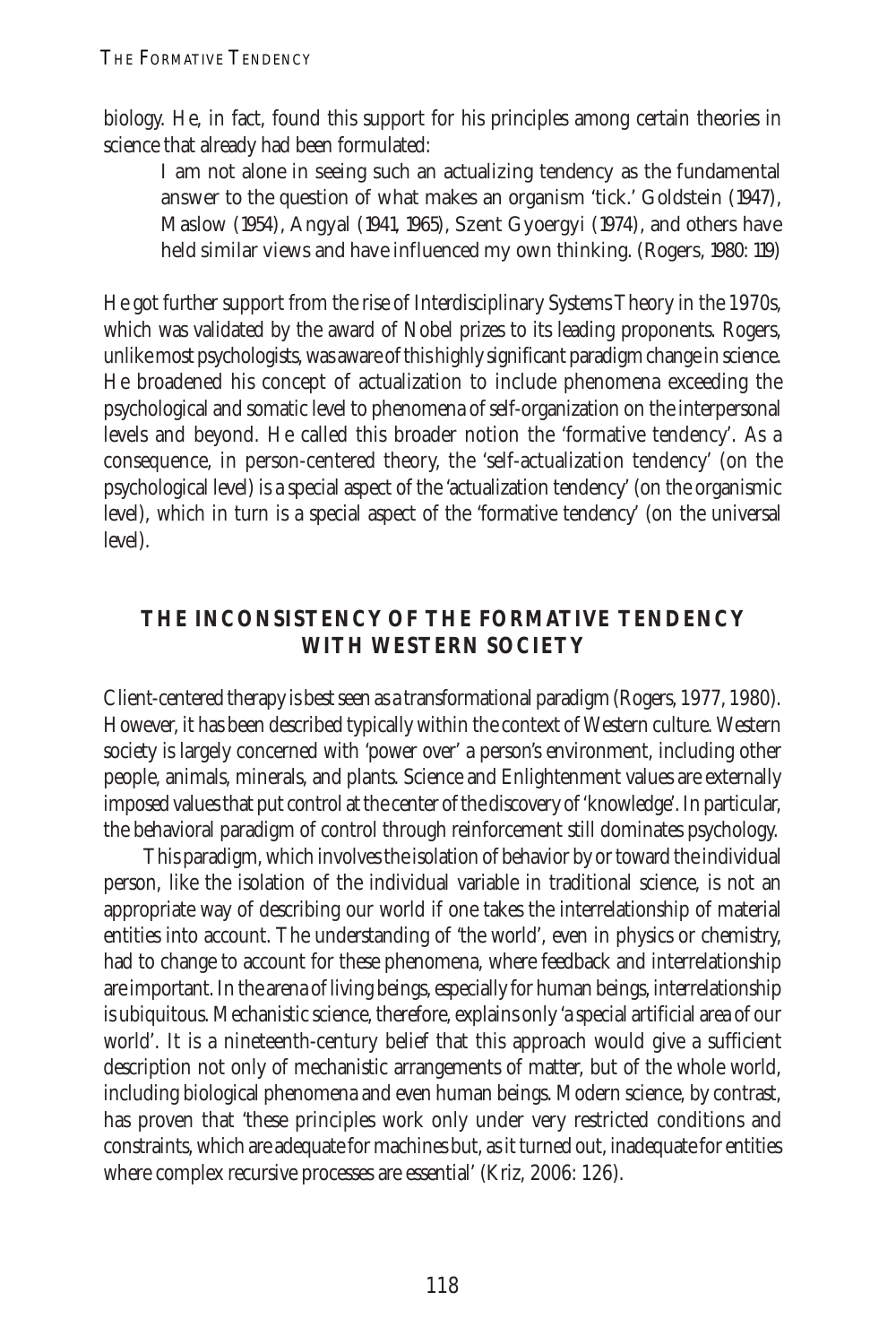#### **THE CONSISTENCY OF THE FORMATIVE TENDENCY WITH INTERDISCIPLINARY SYSTEMS THEORY**

Interdisciplinary systems theory shows that in the developmental dynamics of a system i.e., for an entity where the interrelationship of parts is crucial—order can emerge ('emergence') and change ('phase transition') due to the changing conditions of the surroundings. However, these 'conditions' neither impose order nor transport order from outside into the system, as would be understood by the classical approach and interventions. In contrast to a classical understanding, these 'conditions' can only support or facilitate the process of emergence or phase transition of order, which are due to inherent possibilities. Therefore, in dealing with such systems, even physicists and chemists have to respect their inherent structural possibilities and cannot 'shape' their structure and order through will or force alone.

Other principles are important in dynamic systems. For example, the emergence and phase transition of order shows that the classical understanding of bigger inputs resulting in bigger outputs (or bigger stimuli resulting in bigger responses) does not hold. For any particular system, with its own unique history and special status, strong influences might result in almost no effects due to a smoothing away of the 'perturbations' (attractor effects). In other states, and/or due to other historical pathways, even very small influences can result in very big (or 'qualitative') changes ('butterfly effects'). These phenomena are typical in the area of the development of living beings, and in particular human beings. In these living human systems, 'jumps' to new levels after a period of nearly no (observable) progress is typical, such as a sudden change in the understanding of a complex problem after collecting many pieces of disperate information (the 'Aha' experience described by Gestalt Psychology). In literature and tales of wisdom, these sudden jumps in the dynamics of structure have been referred to by the principle of 'die and become!', stressing that a new (partial) order, pattern or structure is only possible by overcoming the old one and passing the gate (or state) of chaotic instability. The idea of 'growth' in Humanistic Psychology refers to this same principle of 'die and become'. This is opposed to the notion of growth as accumulating more and more, which Westerrn cultures might advocate.

In systems science one has to respect (or at least take into account) the history of the system, as the same conditions of the surroundings can often be associated with very different states in the system. An example of this is the principle of 'hysteresis' (also called 'homeostasis'). Hysteresis refers to an over-stability of a system's state against the change of the surroundings. The inner status and potentials of the system are at least as important as the influence of the surroundings. A system does not just 'react' to external stimuli, as the classical approach assumes.

The phenomena of emergence and phase transition are related to a connection between bottom-up and top-down dynamics (see also Kriz, 2006). We explored this through the example of a melody and its individual notes. The parts contribute, bottom up, to the emergence of order. Order structures or 'field forces', top down, further the dynamics of the parts. This holds true for and can be seen in human beings. For example,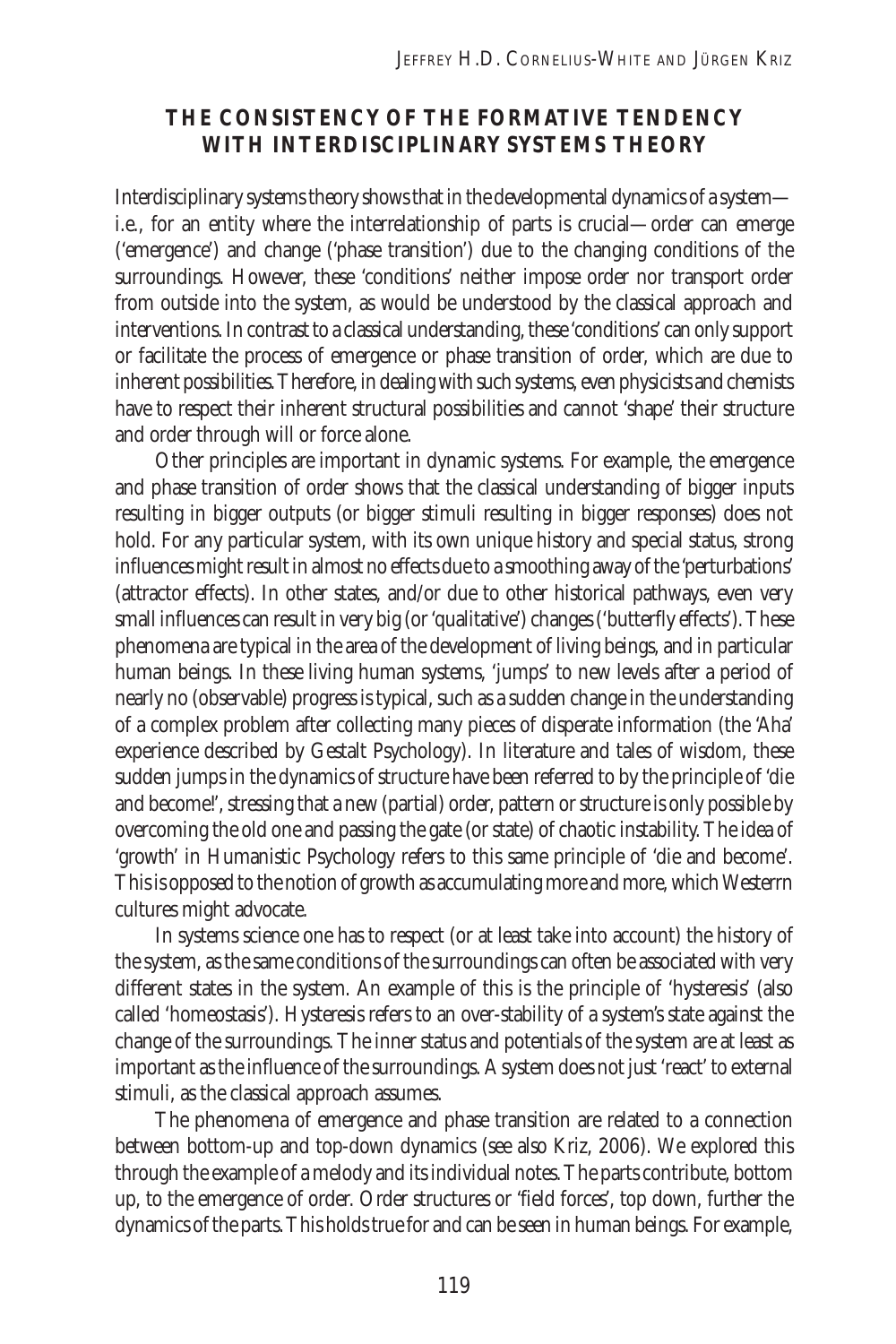cultural rules are continued over time and generations by human action (bottom up), while cultural rules (patterns, order) in turn structure the behavioral learning of people, particularly in each new generation (top down). The relationship between top-down and bottom-up dynamics can also be seen in prejudice. Individuals focusing on 'strange' and 'untrustworthy' behaviors of other people may, bottom up, create an 'attitude' and 'worldview' of mistrust or prejudice. At the same time, these worldviews can act as 'field forces' that, top down, influence the cognitive processes of individuals to focus on 'strange' and 'untrustworthy' actions of others.

Cornelius-White (2006a) describes how the purpose of the book *Carl Rogers On Personal Power* was to explore 'the ways in which control is exercised, consciously or unconsciously' (Rogers, 1977: 56). Rogers used the concept of subtle veils of cultural conditioning to explain how a social consciousness, outside our individual awareness, can shape our individual views. Social forces like gender, race, and nationality structure top down our individual attitudes towards the bottom-up behaviors of individuals with particular genders, races, or nationalities. Whiteness, patriarchy and language are strong systemic attractors and explanatory concepts for much injustice and suffering. Rogers (1977) aimed for the PCA to 'do away with discrimination', offering examples of a subtle veil of sexism, including 'less obvious situations like our language—*man*kind, chair*man*, homage to *Him*' (p. 45).

The principles of interdisciplinary systems science obviously are much more adequate than the principles of classical Western science in refering to, describing, and understanding many phenomena regarded central to the life processes of human beings. However, we want to stress that such an assertion is not an ontological statement. We totally dislike statements that are reductionistic conceptualizations without qualification, such as: 'The human being is non-linear and, therefore, a self-organizing system.' The human being is a human being. Period. When a human being jumps out of the window of a skyscraper, the principles of classical physics would suffice when answering questions concerning the nature of the fall (such as trajectory and speed). For some inquiries, for example the analysis of a small piece of flesh under a microscope, classical biology would also suffice. For some other questions the behavioral approach also may be adequate. However, if one does not take a living being as an isolated system, but takes into account its interrelationships, the principles of systems theory are more complete and satisfying descriptors than the principles of classical Western science. The 'formative tendency' in the person-centered approach is a central construct that reflects the principles of systems theory.

We should be aware that even the principles of systems theory do not adequately answer all questions regarding human beings. However, we can use these principles to explore the dynamics of many cognitive and interpersonal processes. We can even use mathematics to express these principles with a high degree of precision (e.g., Kriz, 2006). However, to understand the essence of a human being in contrast to other living beings or entities in the world, we must turn to philosophy, such as the descriptions and principles of Existentialism. According to Heidegger, we have to accept that a human being cannot be understood as a category or class like all other 'things' in the world, which are defined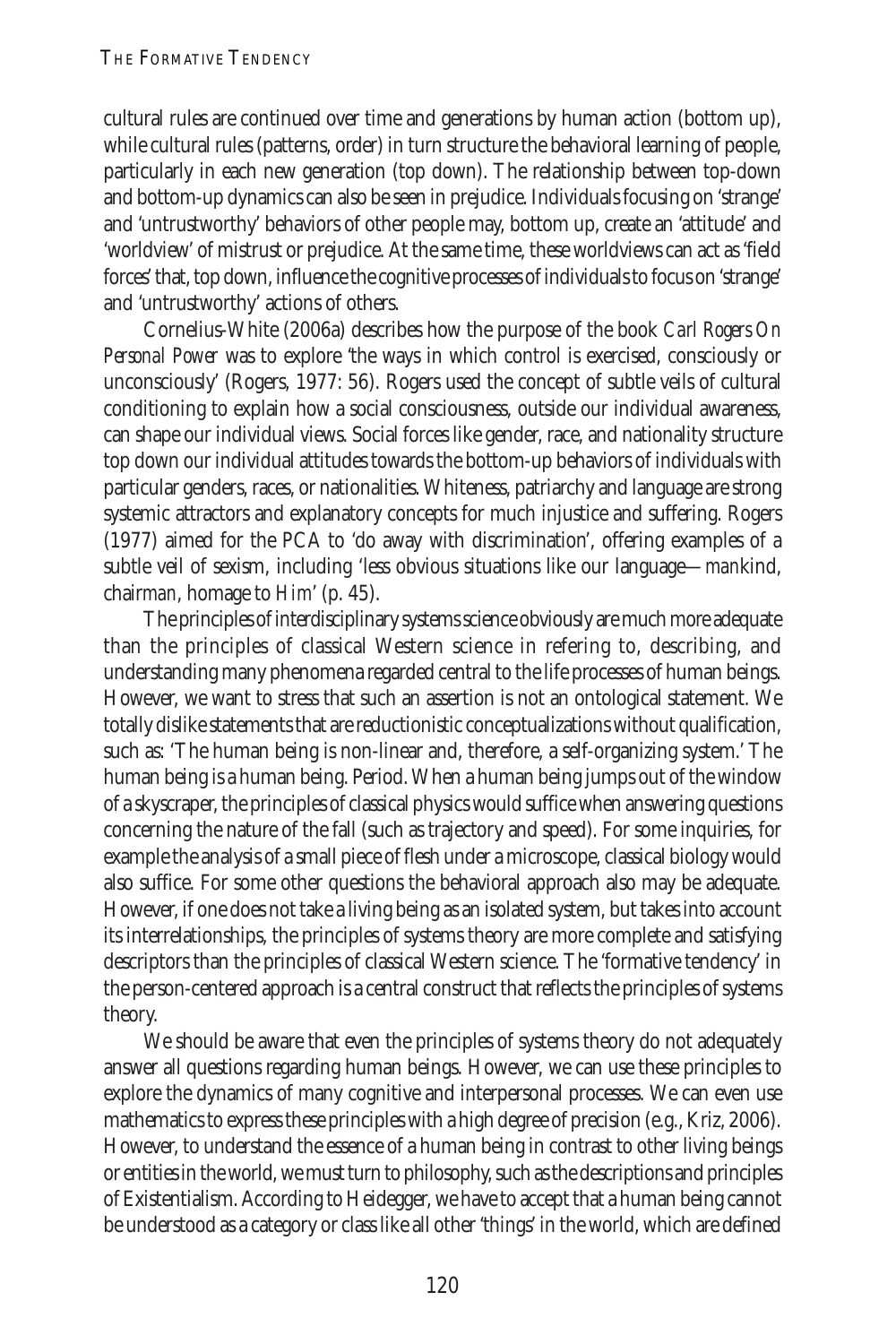by their 'whatness', because 'man is never a what—his essence (self) lies in his existence' (King, 1964: 66). The human being, as a reflexive being, can—and must—meaningfully define his own existence and his own presence in this world. His different mode of being frees him from categorization. And from this point of view, a person can be understood best 'from the inside'—through one's personal understanding and narratives of one's biographical past, one's meaning and value structures, as well as one's ideas of one's future. Psychology is the science that must face both of these perspectives—a science in which the inner and outer views of life's processes meet.

Interdisciplinary systems theory and its principles do not attempt to answer all questions that might be important in the realm of a human being. Neither the movement of a human falling from a skyscraper, nor the essence of existence and freedom can or should be described by these principles. However, there are many important phenomena, especially related to developmental or psychotherapeutic aspects of human beings (including their relationships in couples, families or organizations), which we claim can be described and understood best by these principles of self-organization (and more poorly, for example, by principles of stimulus-response analysis, or other mechanistic principles).

#### **FACILITATION AND IMAGINATION**

Actualization 'is neither a belief nor an assumption in Rogers' theory, but a simple description of the consequences of seriously taking interconnectedness and relationships into account'(Kriz, 2007: 40). This understanding of the actualizing tendency must be considered when we refer to real-world, non-artificial or isolated processes. However, we must also take into account other aspects, which are in tune with interdisciplinary systems theory. Facilitation and imagination are two such aspects, which ask us in particular to 'trust' rather than to 'do or control'. With the formative tendency, we are focusing more on fluid boundaries and categories. We are open to possibilities, contrasting 'planning' with 'imagining the future' (Kriz, 2006). Planning means that development starts from a clearly analyzed status and proceeds in well-defined steps in order to reach an explicitly given aim. Deviation or departure from these steps is interpreted as failure or error and, therefore, it is corrected or eliminated. If goals or conditions change, planning must begin again. Imagination, on the other hand, means that development proceeds towards a roughly specified goal. Moving in a general direction, decisions have to be made and the goal becomes more and more clear along the way. Decisions are generated and goals become more clear in a reciprocal manner. The whole path is adaptive to changing needs or conditions, and the goal may change a great deal in the process.

Non-directivity is a crucial aspect of trust. The non-directive therapist is not an expert in content, but an expert in facilitating developmental processes of emergence and transition of inherent potentials. This stance is obviously at odds with the perspective of medical-model, disorder-specific treatments, of training the right behavior, or of teaching self-control. Instead of reducing the client to a carrier or manifestation of a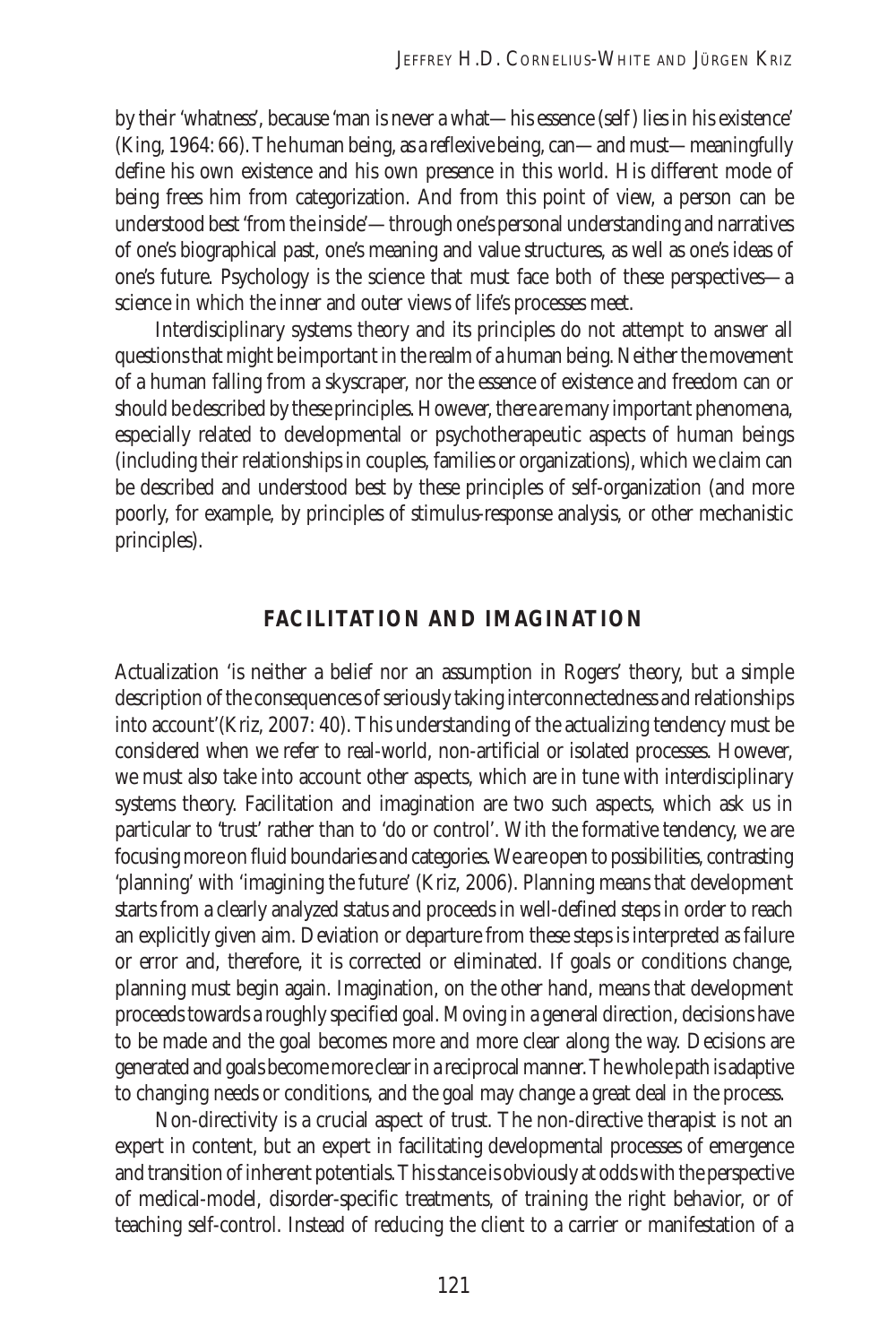disorder category, the non-directive perspective respects the uniqueness of individual human beings, including their specific potentials and biographies. Angyal (1951) wrote, 'it is incongruous with the nature of love to try to reduce the loved person to an item in one's personal world, or to try to make him comply with one's demands, or to try to exert power over him in whatever way' (p. 131).

The person-centered approach is not the only way to bring about change. However, we also assert that the healing power of the person-centered approach is due to respect for the formative tendency. This stance is in contrast to a stance of imposing order, and is an ethical resolution. Imposing order from outside and controlling the results can work rather well. For example, after a concert, a rhythmic clapping, a synchronizing of all of the individual clapping rhythms in the audience, very often will spontaneously emerge from the initial chaos of applause. This synchronized clapping rhythm can also be imposed by means of 'classical' intervention. Imagine a concert for an army. At the end, an officer jumps on stage. He has learned in the army, and heard from politicians, teachers, or even a therapist with a 'classical' worldview, that order has to be imposed. Shouting 'wasn't it a nice concert?' he might make big clapping movements, adding 'let's clap—now, now, now!' If the soldiers follow, order is imposed from the outside.

#### **EMERGENCE AND EMERGENCY**

The top-down power of ordering fields can reduce or restrict potential in individuals to find new solutions to meet new requirements. In natural science systems theory this is known by the principle of 'enslaving'. Kriz (2006) addresses this dynamic in his discussion of 'meaning fields', which can impose order, top down, and restrict individual creativity. The structural forces of narratives, terms, categories, or assumptions may then configure the processes of perception, rational-emotive mediation, and behavior of single human beings as well as of couples, families, organizations and other systems. New situations can be responded to reactively (emergency) or with appreciation of the possibilities they engender (emergence). Many structural forces are presesnt in narratives due to the individual's personal biography, the history of a couple, and the more far-reaching histories of families over generations and even in our culture as a whole.

Rogers (1951) highlighted the importance of the structural forces of a distorted symbolization in the self with regard to the experience of a single person:

The accurate symbolization would be: 'I perceive my parents as experiencing this behavior as unsatisfying to them.' The distorted symbolization, distorted to preserve the threatened concept of self, is: '*I* perceive this behavior as unsatisfying.' It is in this way, it would seem, that parental attitudes are not only introjected, but what is much more important, are experienced not as the attitude of another, but in distorted fashion, *as if* based on the evidence of one's own sensory and visceral equipment. (p. 500)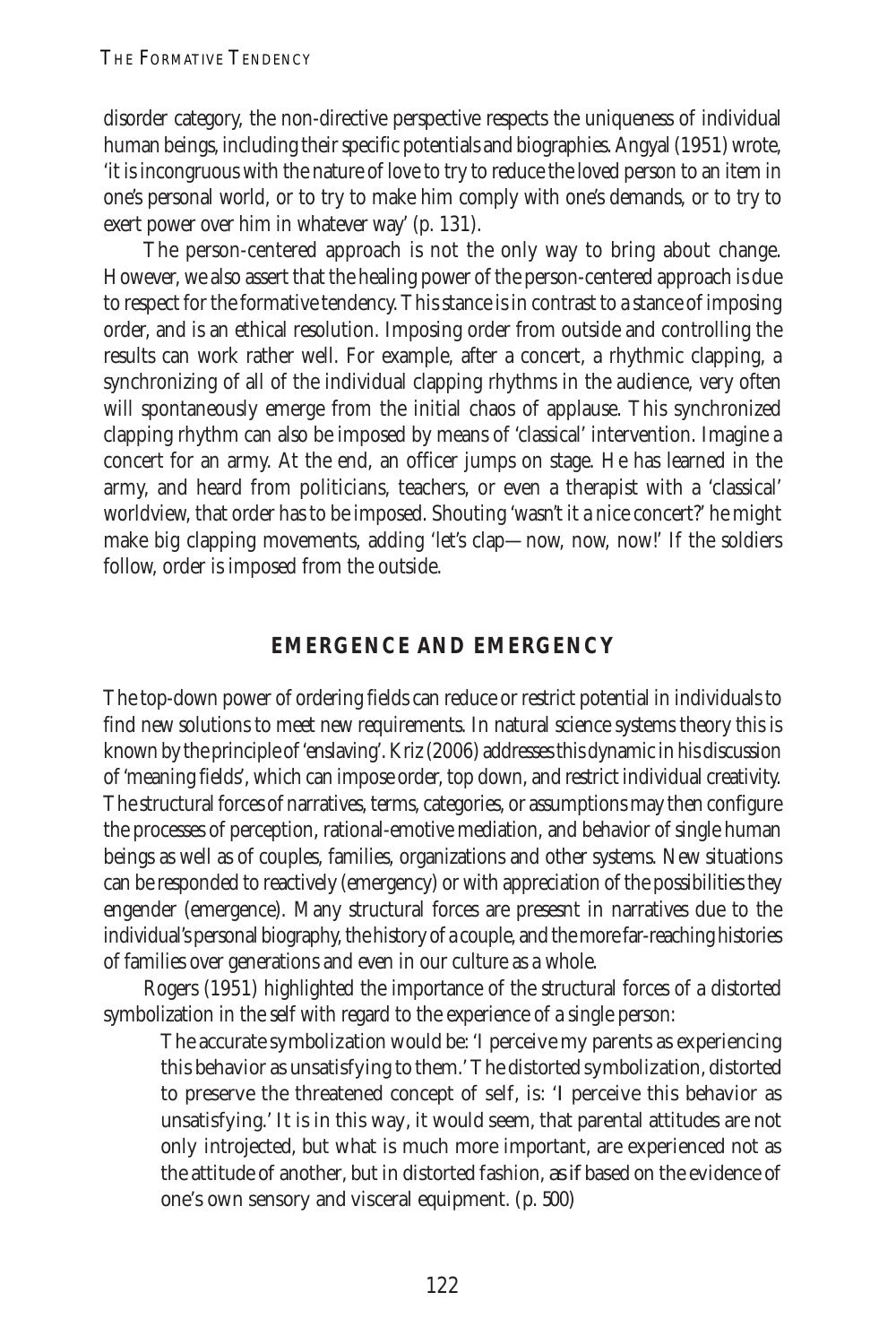The forces of distorted symbolization can be seen also in a couple's communications. A couple's history gives rise to patterns of meaning that influence how communications are received and interpreted. These 'emerged patterns' reduce the ability of individuals in a couple to listen carefully to what is said here and now. The potential for change (e.g., improved communication) is thereby reduced, or enslaved. A typical situation in couples therapy is that a therapist asks one partner: 'Did you hear what your partner just said?' The client answers, 'No, I didn't—but by the way my partner looked at me, I already knew what he would say!'

Similarly, the common diagnosis, or narrative, that little Peter 'has a behavior disorder' reduces the highly complex space of situations and interpretations to one single static and inflexible focus: 'behavior disorder'. But there may be situations in which his behavior appears to be a natural reaction to provocation from his sister. In other situations, it could be a signal asking for more attention. Sometimes, it might serve to distract attention away from conflict between his parents. Of course, there will certainly also be situations in which he is simply outrageously impossible, but even this can be described more accurately and poetically than simply resorting to a diagnostic label of 'behavior disorder'. It is of crucial importance to move beyond the constraints of the 'behavior disorder' label and restore awareness of the complexity and breadth of situations and their significance.

Kriz (2006) described the complex attracting forces in our '*Lebenswelt*', defined as 'our personal experience and understanding of the world, including the individual, social, political, and environmental perspectives'. These structures function in our everyday experience without being explicitly conscious or even an object of reflection' (p. 62). In this sense, even the principles of Western science and behaviorism serve as structural forces ordering the thought of many people in our culture. We see this when clients come to therapy with the 'idea' that they should be 'fixed' like a machine, or at least that the therapist should give some advice or 'answer' from 'expertise' or 'knowledge' and thereby bring some order to their life.

### **TOWARD GREATER ORDER AND GREATER COMPLEXITY: ON CHAOS AND ORGANIZATION—THE PARADOX OF THE EVOLUTIONARY TENDENCY**

The attracting forces of 'subtle veils', concepts, narratives, and rules of our culture are indeed powerful. They reduce the complexity of possible interpretations and meaning of 'what is going on' to categories of content and explanatory rules. 'Ordering', even by the formative tendency or self-organization, is always a reduction of complexity. In this sense, Rogers' definition of the formative tendency as an 'evolutionary tendency' not only toward 'greater order', but also toward 'greater complexity', would appear to be a contradiction. But it is not. We would find a dominance of attracting (and thereby complexity-reducing) forces only in meta-stable system-environment relationships; i.e., when the conditions of the environment are rather stable. However, in contrast to stable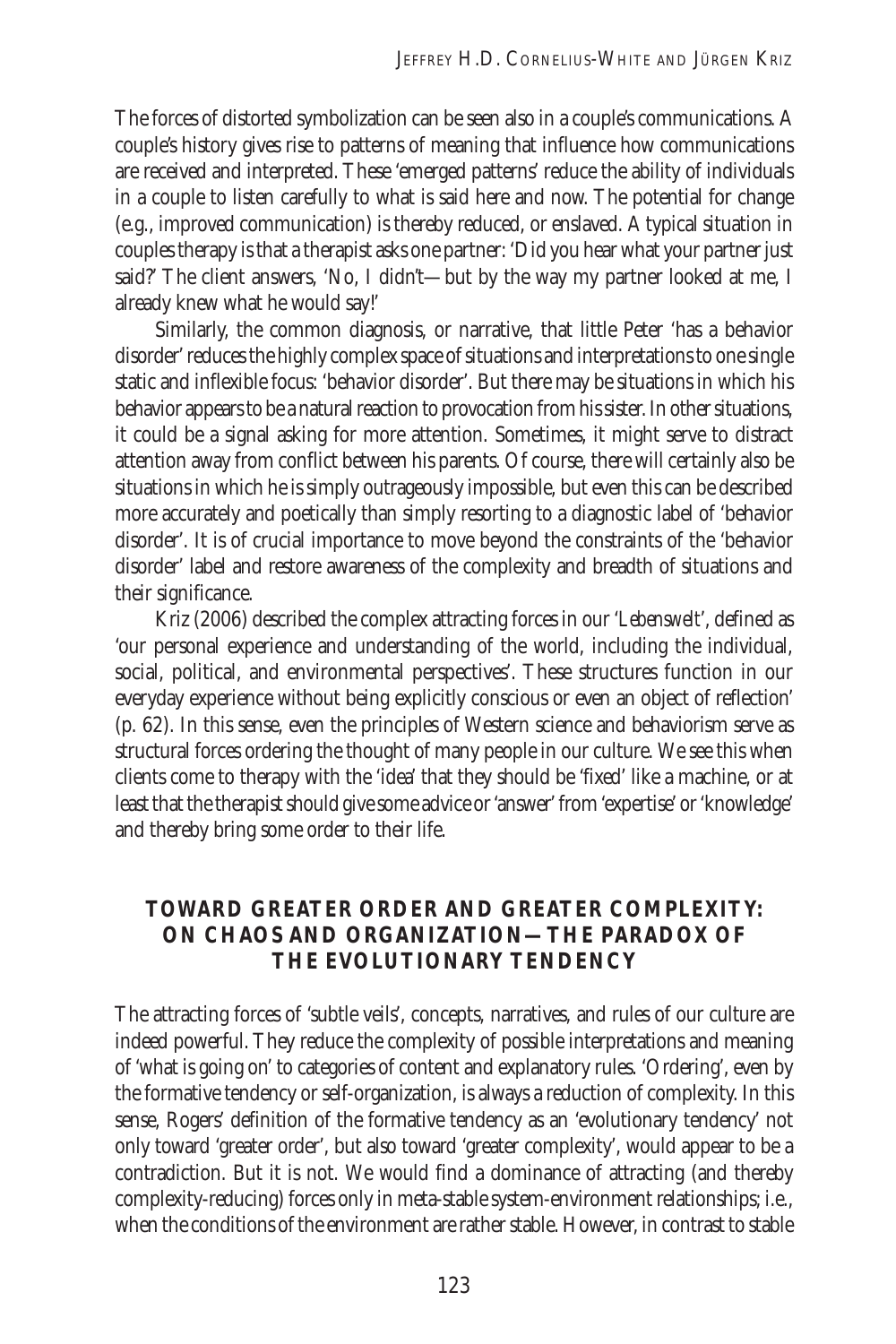mechanistic 'things'—such as a tin can—systems adequately described by non-linear dynamics, like self-organization and emergence of order, are typically highly adaptive to changes in environmental conditions. To be clear, this does not at all mean that *order* is imported from the outside. In contrast, phase transition, the self-organized change of order, patterns, and structure, always means that complexity increases, that the dynamic stability of the attractor becomes unstable. From this unstable point, a multitude of possibilities opens up. In further development, the system again reduces complexity; i.e., it develops another attractor, finding new order, patterns, and structure (for details see Kriz, 1992; Matthes *et al*., 2001).

This description of change by phase transition corresponds exactly with the principle of 'die and become!' This principle is a valid description of 'growth' in Humanistic Psychologies, such as the person-centered approach. Normally, this adaptive change of order/patterns takes place without the help of psychotherapists. For example, imagine a family of a father, a mother and a 3-year-old daughter. The patterns of interaction that have emerged in this small family may be very good at present, and adequate for each family member. However, if we continue to see these same patterns twenty years later, some people, including the family members, might refer to the situation with terms like 'crazy' or 'pathological'. Twenty years later, treating a (now) 23-year-old woman as if she were still three years old is, of course, mad. Normally this does not happen: due to changing environmental conditions in which the interaction patterns are embedded maturation, changing demands and requests of the daughter from other people, expectations that the daughter should make her own decisions, etc.—the patterns of interaction will make one (or more) phase transitions in adapting to changed or changing demands. In other words, some of the patterns really 'die' while others 'become'.

 Patterns do not only change on the level of interaction. They also change on the level of cognitive and emotive processes change. This change typically occurs through increasing complexity (e.g., 'passing the gate of chaos'), leaving previous attractors of order behind. New attractors are established as the system finds new order, patterns, and meaning. The formative tendency, with its movement toward 'greater order', as well as toward 'greater complexity', works in a 'breathing' rhythm: the 'die and become!' of growth means that order (in other words, reduced complexity) actually becomes more complex due to the changing environment. It becomes unstable (and increasingly presents more possibilities). It leaves the 'old' order (it 'dies') and reduces complexity again by finding a new order, which is more adaptive to the changed demands of the environment (for more details, see Kriz, 1997, 1999, 2006).2

<sup>2.</sup> These descriptions are still somewhat simplistic. The processes relevant for a human being, whom we describe by way of systems theory, have many aspects, and must be described in a multidimensional space. In some dimensions in this multidimensional space we may find that a process has attracting, order increasing, and complexity reducing aspects. At the same time, in other dimensions in this same space, the opposite may be true. Readers who are familiar with modern systems theory in detail may be aware of the notion of a 'phase space'. Such readers should think of the famous 'Lorenz Attractor' which, although only in a phase space of three dimensions, shows that attractive and 'chaotic' dimensions exist together in one process.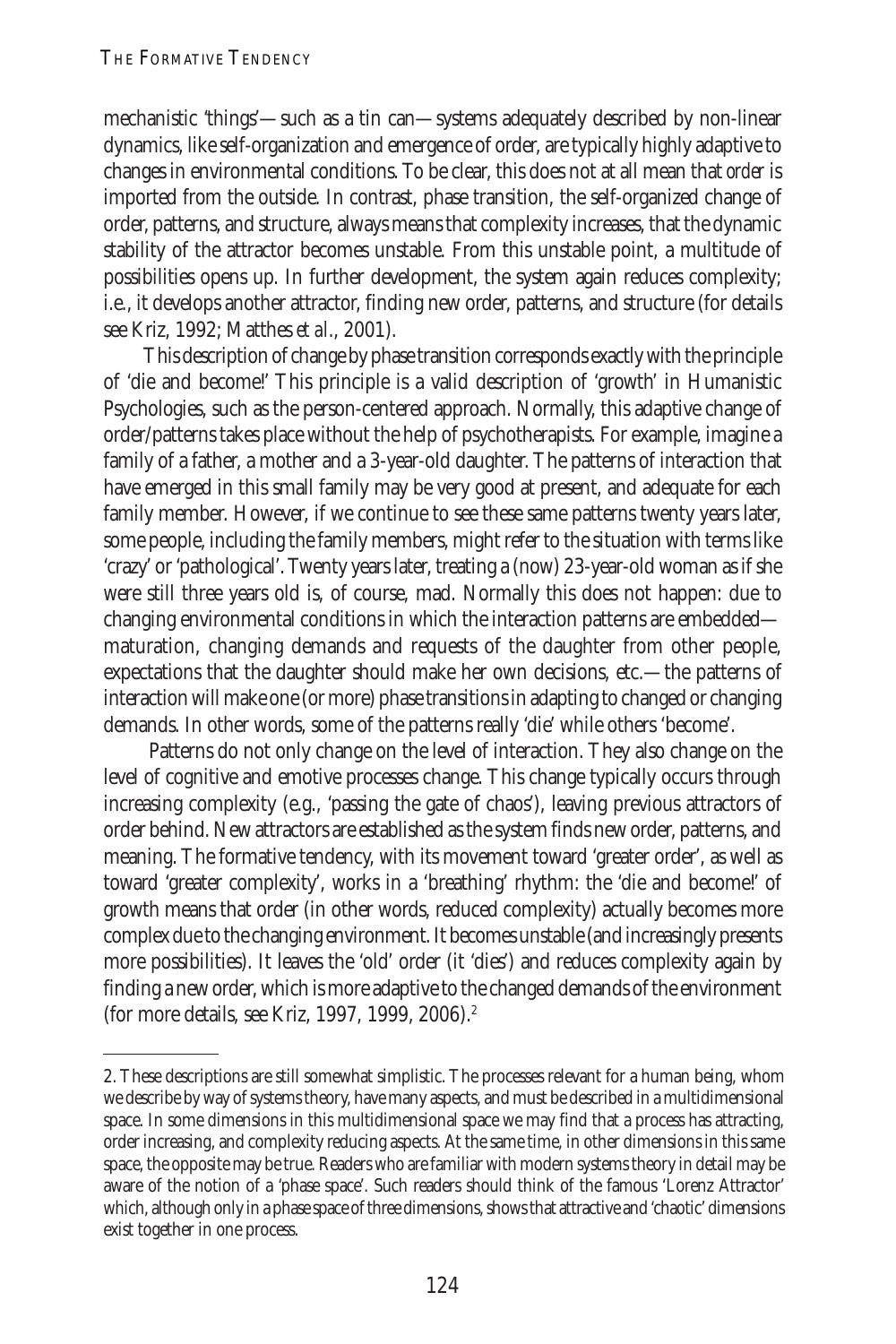There are situations where no change takes place, even though the 'conditions of the environment' obviously have changed. In other words, the system is 'maladaptive', (e.g., the family with a 23-year-old daughter interacting as if she were a three-year-old child). This situation does not contradict the notion of the 'formative tendency', nor the notion of the actualizing tendency. It is not an adequate description if we say that the process got 'stuck', is 'blocked' or is 'maladaptive'. If we speak in this way, we are not aware of all the conditions and different perspectives as they mix together. Even if a system appears maladaptive, it is always adapting and unfolding its formative potential to the whole array of environmental conditions. For the individual human being, and specifically in client-centered therapy, Rogers (1951) stressed:

I) Every individual exists in a continually changing world of experience of which he is the center.

II) The organism reacts to the field as it is experienced and perceived. This perceptual field is, for the individual, 'reality.'

III) The organism reacts as an organized whole to this phenomenal field. (p. 483–6)

Due to 'introjections', 'traumatized perceptions', and other idiosyncrasies, the observer's reality of the 'obvious conditions' may not be the same as the client's or family's reality of the conditions. In the extreme case of the extreme example with the 23-year-old daughter who is treated as if she is three years old, the 'objective' conditions may have changed drastically over the twenty years since she was actually three years old, due to such factors as maturation and new demands. However, perhaps the daughter has had, since the age of three, severe and life-threatening asthma. The changing conditions of maturation and new demands may be rather unimportant compared the family's 'views' and beliefs that every 'change' is dangerous. In such a case, the pattern we see is actually adapted to *that reality*, which is the family's 'real reality'. The pattern or order is established not *in spite* of the actualizing tendency, but *because* of it. Nothing got 'stuck'. The system is not 'maladaptive'. It is, in actuality, working very well with respect to a *particular* reality, that of the family. As person-centered therapists, we trust that the pattern will change in the context of a relationship with a therapist who brings new conditions to this reality, due to the formative tendency. A 'reality' structured by abstract categories is much more stable and reduced than a 'reality' full of here-and-now experiences. Personcentered therapy facilitates movement toward *experiencing* the world in more vivid, complex, and creative encounter that is in tune with the here and now. It facilitates the conditions whereby reduced, abstract descriptions are broken down and 'die', allowing for a more full here-and-now experience to 'become'.

**UPHEAVAL, LEARNING TO LEARN, AND ADAPTING TO CHANGINGNESS**

The example of the 23-year-old daughter is, of course, rather extreme and artificial. But it should make the point clear that 'upheaval' can give rise to a new stage of development. In other words, instability creates a challenge to be creative and grow. This, of course,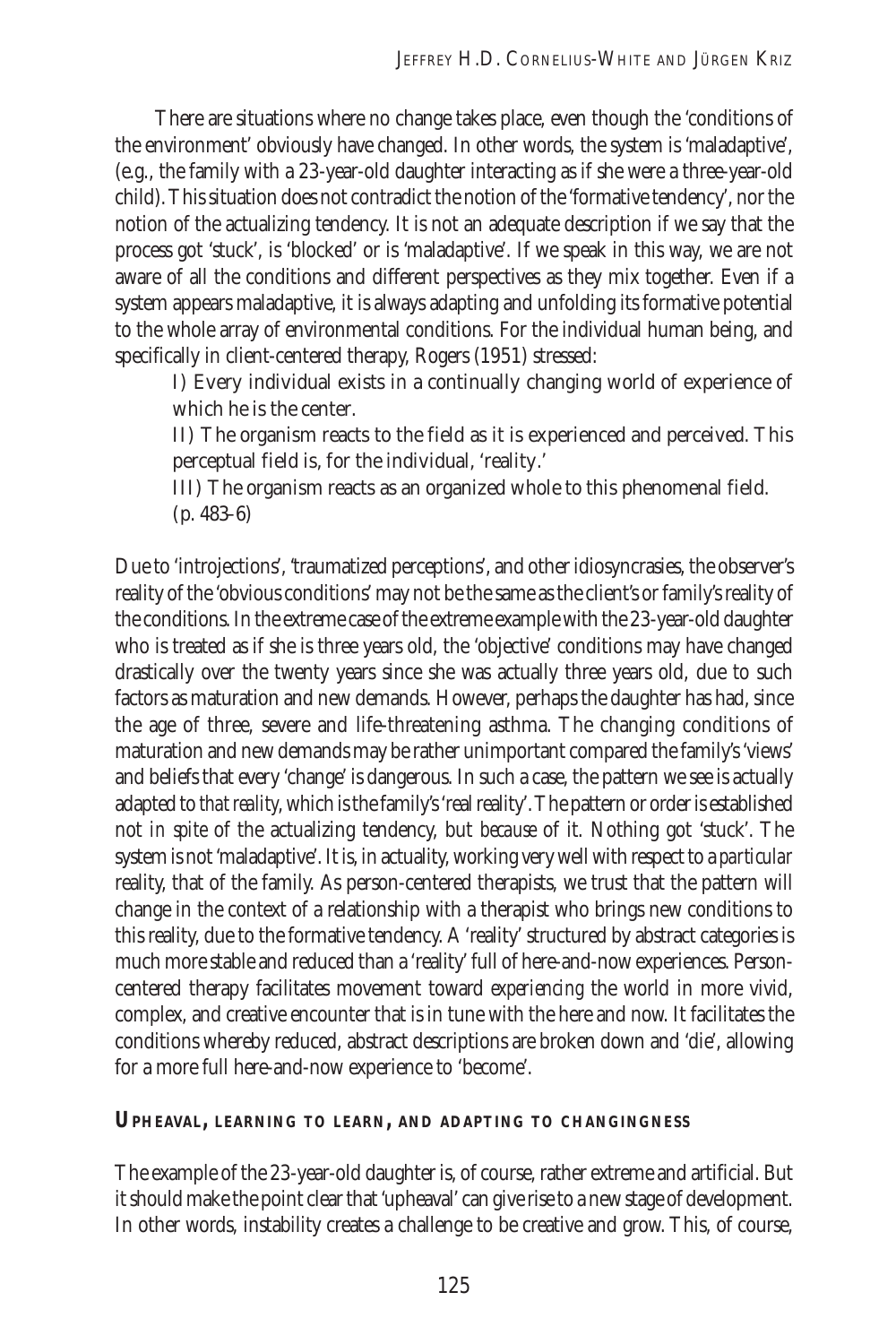necessitates a condition of trust. Upheaval can also lead to reductive abstraction—the fear of uncertainty can establish narrative structures that limit scrutiny because of this reductive abstraction. In '*Lebenswelt* in Upheaval' (Kriz, 2004, partly in English in Kriz, 2006) it is shown how 'symptoms' are interwoven in such processes on different levels. Different levels of meaning for individuals, families and the whole culture influence each other.

Our shared '*Lebenswelt* in Upheaval' includes endless wars, environmental degradation, genocides,<sup>3</sup> species extinctions,<sup>4</sup> gender violence, avoidable famine, oppression and terrorism. It presents both an extreme vulnerability and a 'path to social and psychological evolution' (O'Hara, 2006/2007: 47). O'Hara (2006/2007) argues, 'No one is 'native' in this new culture; 'culture shock' and cognitive dissonance are pandemic, bewilderment is normal and—with the rapid pace of change—is likely ever to be' (p. 50). The principles of Western science, particulary control instead of trust, imposing order instead of facilitating and imagining inherent possibilities, has run to its edge. Respecting the formative tendency offers an alternative by which to adapt.

Rogers' (1951, 1969, 1983) educational writings highlight the broader formative tendency, whereas his psychotherapy writings highlight the narrower actualizing tendency. Rogers discusses the necessity of learning to learn, or adaptating to 'changingness', for humanity to survive (Cornelius-White, 2006c, 2007b; Cornelius-White & Harbaugh, in press). If changingness is seen as the reality for our future, as Rogers, O'Hara and others have suggested, then the concepts of emergence, phase transitions, and interrelatedness become core constructs for a humanistic 'response-ability'. Even in 1951, Rogers wrote of the intention to 'release the group' to actualize (p. 59) and of situations where 'the group took responsibility upon itself' (p. 56).

### **HUMAN POTENTIAL: ECOLOGICAL BALANCE AND DE-CENTERING THERAPY**

#### **ECOLOGICAL BALANCE: ORGANISMIC INTEGRATION AND ENVIRONMENTAL RESPONSIBILITY**

Seeman (2001) has for over 50 years described how the person can be understood best from a combination of biochemical, physiological, perceptual, precognitive, cognitive, interpersonal, and ecological perspectives. In this way the congruent (or to use Seeman's preferred term, organismically integrated) person is conceptualized as connected and communicated across all of these levels, simultaneously and non-reductionistically. A person is not thought of as just an individual but also a relationship between the body's parts and all that is around that body. In this way, one's 'phenomenal field', to borrow Rogers' term, is visceral, subjective and co-created by larger systems. Similarly,

<sup>3.</sup> See <www.genocidewatch.org>.

<sup>4.</sup> See <www.overpopulation.org>.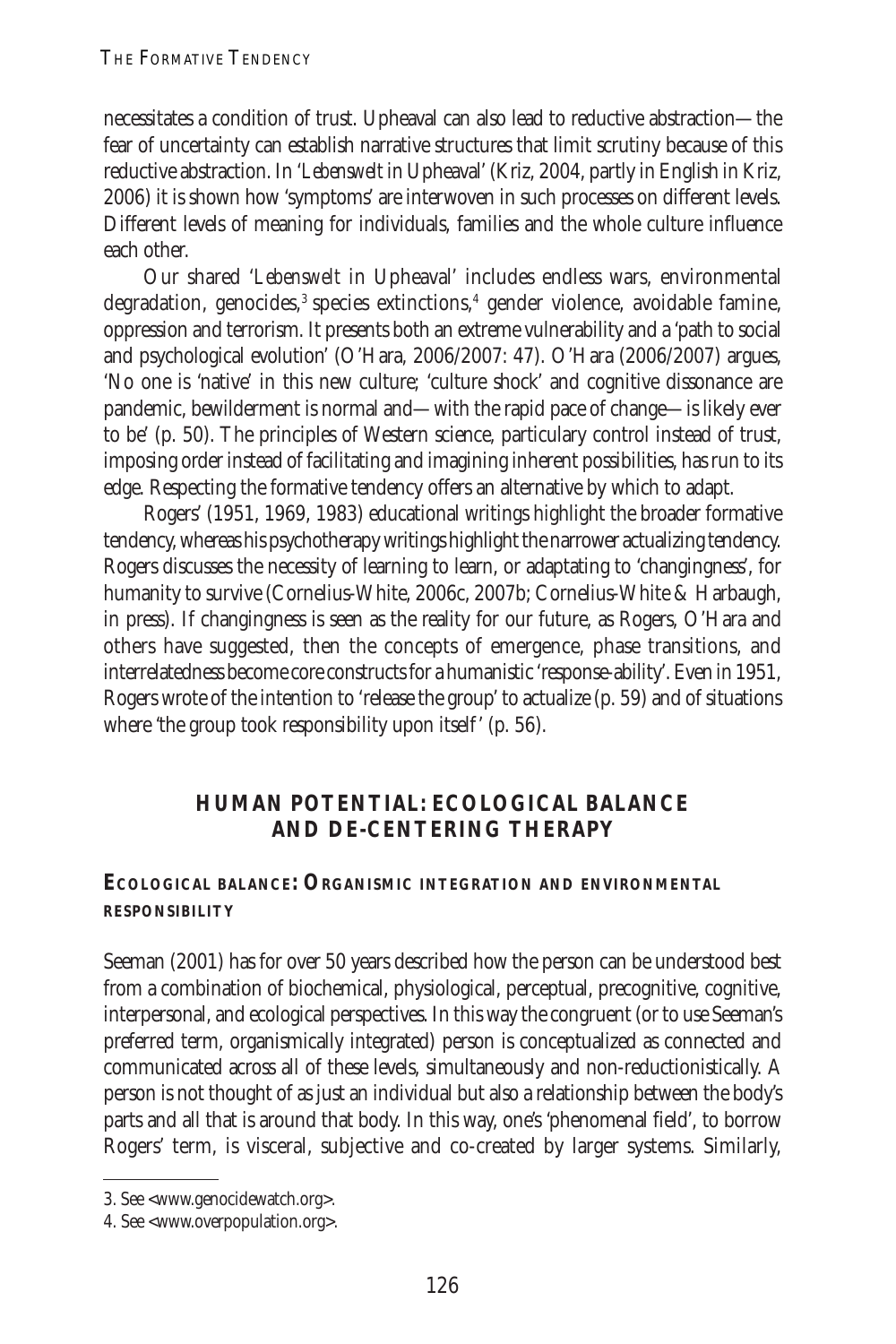Bronfenbrenner (1979) describes human ecology in terms of nested systems where a person is a person, but also part of their microsystem (such as the family or classroom), the mesosytem (which is two microsystems in interaction), the exosystem (which is a system influencing development, i.e., parental workplace), and the macrosystem (the larger cultural context). Each system contains roles, norms and rules that can powerfully shape development.

Rogers (1951), in lengthy citations, seems to acknowledge the salience of the ecology of organisms. He wrote, 'Angyal's statement [1941] could be used as a synonym for actualization: "Life is an autonomous event which takes place *between the organism and the environment* [italics added]. Life processes do not merely tend to preserve life but transcend the momentary status quo of the organism"' (Rogers, 1959: 196). He also cited Pearse and Williamson (1938: 38–40), 'the biologist conceives an order emanating from the organism *living in poise in its environment* [italics added]. Our necessity, therefore, is to secure the free flow of forces in the environment so that the order inherent in their material we are studying may emerge and change adaptivly. Our interest is in that *balance of forces* [italics added] which sustains naturally and spontaneously the forms of life we are studying' (1951: 62). Likewise, many ancestral worldviews, particularly those of people of color, view persons as embedded in connections with others, interdependent, part of their tribe or family before being seen as an individual (Cornelius-White, 2006b, 2006d).

 Though a person is best understood from the 'inside' or personally, we also acknowledge that the personal is not an isolated phenomenon. For many people the personal is about their environment, especially their loved ones. In the context of his 'Person-Centered Systems Approach', Kriz (1991) has shown how the internal cognitiveemotive processes which are essential for the 'self' and the 'person' are embedded in interactive and communicative processes of the family and the whole culture. The emergence and co-construction of 'meaning attractors' (Kriz, 2006) refer to meaning structures both of the person and of the social systems in a bottom-up as well as in a topdown relationship. The oft repeated phrase, 'the personal is political' captures some of this paradox, while Schmid's (2001) eloquent words describe it this way: there are 'two unrenounceable dimensions of human existence: the substantial or individual aspect of being a person and the relational or dialogical aspect of becoming a person' (p. 214). People are both individuals and their relationships.

Cornelius-White (2007c) writes:

If the formative tendency is central to understanding the person-centered approach in concert with its sub-concept, the actualizing tendency, then the responsibility of person-centered practitioners shifts to releasing the natural tendency of not just individuals, but groups, other organisms, and perhaps most importantly the ecology … The formative tendency and a corresponding nondirectivity values life not just individuals. As such, it becomes 'obvious that the approach needs further development towards a truly social approach' and to 'authentically implement the essence of it into all fields of life' (Schmid, 2001: 226) … The formative person-centered approach is the practice of respecting the truth and diversity of life, including each person, each group,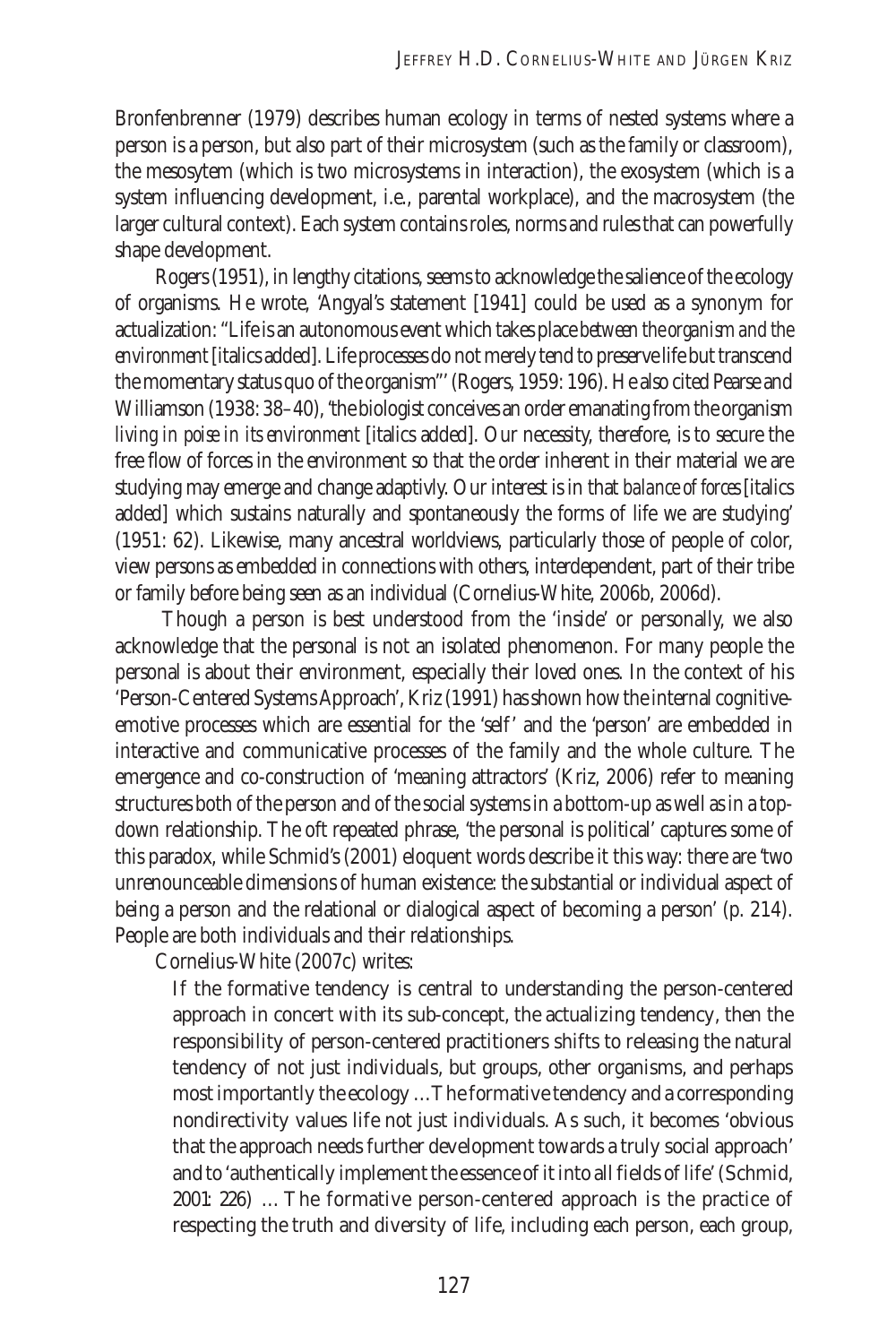each species, and the overall web itself. It is a profound relinquishment of control, not only over individual persons, but over all life. While implicit in the actualizing tendency, the formative tendency helps us realize that 'everythingisconnectedtoeverythingelse' in such a way that our ethical obligation must be greater than to the individual. (pp. 135, 137)

The formative tendency contributes to an appreciation of the interdependence that is instrumental to the self-organization and transformative aspects of the person-centered approach.

## **CONCLUSION**

#### **DE-CENTERING THERAPY: A COROLLARY OF THE FORMATIVE PERSON-CENTERED APPROACH**

O'Hara (2006/2007) states, 'Rogers had lost interest in counseling and therapy almost entirely … He felt increasingly that the problems facing humanity were on a scale far beyond what could be helped through individual counseling [which had become] decontextualized and alienated from the looming cultural issues' (p. 54). Nevertheless, Rogers was also clear that he did not see the old client-centered therapy and the new person-centered approach as inherently different (Rogers, Cornelius-White, and Cornelius-White, 2005). Rogers described 'persons of tomorrow' who will survive in the future. Cornelius-White (2007a) summarizes the values of persons of tomorrow as being 'open to experience, authentic, intimate, capable of living with change and ambiguity, altruistic, revering of nature, building of egalitarian institutions, internally moral, less materialistic, and yearning for harmonious spiritual and/or ecological connections.' (p. 65). Beyond this, Cornelius-White (2007a) summarizes five themes that appear to be representative of the emerging person-centered paradigm, all of which are consistent with the formative tendency: '(1) being part of an ecological context; (2) balancing dialectics of rationality and emergence; (3) trusting and appreciating creativity; (4) facilitating in and adapting to the actual world beyond therapy; and (5) fundamentally transforming who we are' (p. 67). The person-centered approach must be lived in the wider world if it is not to be enslaved in the cultural conditioning in which it originated and limited to the problems of individuals in isolation (Cornelius-White, 2006b; Cornelius-White and Anderson, 2007). The person-centered approach is an approach to life, not just to therapy.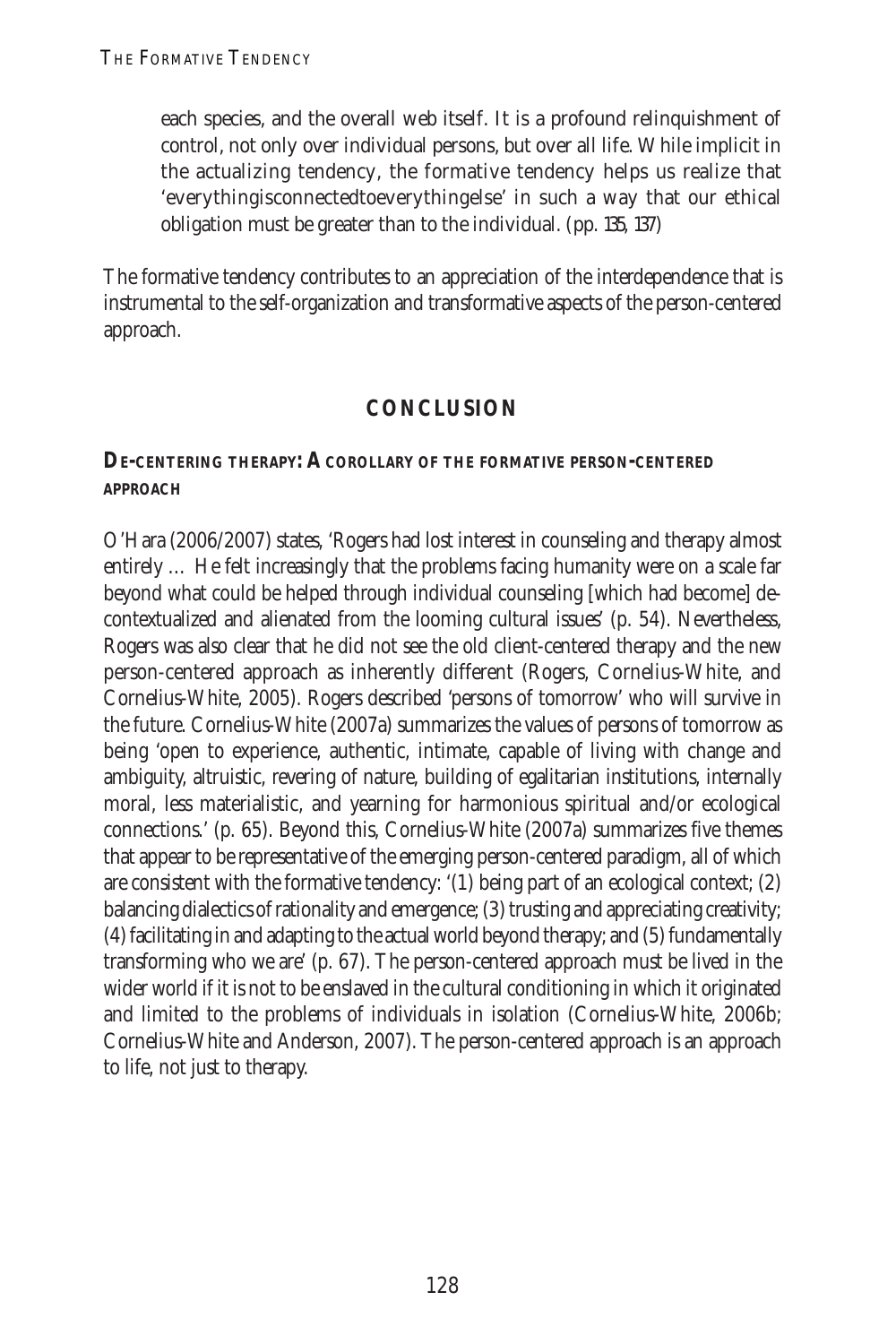#### **REFERENCES**

Angyal A (1951) A theoretical model for personality studies. *Journal of Personality, 20*, 131–42.

- Barrett-Lennard GT (2005) *Relationship at the Centre: Healing in a troubled world*. London: Whurr.
- Bozarth JD (1985). Quantum theory and the person-centered approach. *Journal of Counseling and Development, 64*, 179–81.
- Bronfenbrenner U (1979) *The Ecology of Human Development: Experiments by nature and design*. Cambridge, MA: Harvard University Press.
- Cornelius-White JHD (2006a, May). Cultural congruence: Subtle veils of whiteness and patriarchy. *Person-Centred Quarterly*, 4–6.
- Cornelius-White JHD (2006a) De-centering the theory of therapy in the person-centered approach: An implication of formative, multicultural nondirectivity Manuscript in preparation. Missouri State University.
- Cornelius-White JHD (2006b) Environmental responsibility: A social justice mandate for counselors. Manuscript submitted for publication. Missouri State University.
- Cornelius-White JHD (2006c) A Review and Evolution of Rogers' Theory of Education. Manuscript submitted for publication. Missouri State University.
- Cornelius-White JHD (2006d, August). Environmental responsibility, the formative tendency and well-being. *Person-Centred Quarterly*, 11–12.
- Cornelius-White JHD (2007a) Leading a good life: The evolving paradigm from the PCE 2006 Keynote Addresses. *Person-Centered and Experiential Psychotherapies*, *6*(1), 61–71.
- Cornelius-White JHD (2007b) Learner-centered teacher–student relationships are effective: A meta-analysis. *Review of Educational Research, 77*, 113–43.
- Cornelius-White JHD (2007c) The actualizing and formative tendencies: Prioritizing the motivational constructs of the person-centered approach. *Person-Centered and Experiential Psychotherapies*, *6*(2), 129–40.
- Cornelius-White JHD (2007d). Congruence as extensionality. *Person-Centered and Experiential Psychotherapies, 6*(3), 196–204.
- Cornelius-White JHD (2007e) Congruence. In M Cooper, PF Schmid, M O'Hara and G Wyatt (Eds) *The Handbook of Person-Centred Therapy*. New York: Palgrave Macmillan, pp. 168–81.
- Cornelius-White JHD and Anderson AL (2007, February). Digging in the white soil of personcentered therapy. *Person-Centred Quarterly*, 5–8.
- Cornelius-White JHD & Harbaugh AP (in press) *Learner-Centered Instruction: Building relationships for student success.* Thousand Oaks, CA: Sage.
- Goldstein K (1939) *The Organism*. New York: American Book.
- Johnson DW & Johnson R (1994) *Learning Together and Alone: Cooperative, competitive, and individualistic learning* (4<sup>th</sup> edn). Boston: Allyn & Bacon.
- King M (1964) *Heidegger's Philosophy*. New York: Macmillan.
- Kriz J (1991) Mental health: Its conception in Systems Theory. An outline of the Person-Centered Systems Approach. In MJ Pelaez (Ed) *Comparative Sociology of Family, Health and Education*, Vol. XX. Malaga, España, University of Malaga Press, pp. 6061–83.
- Kriz J (1992) *Chaos und Struktur. Systemtheorie,* Vol 1. München, Berlin: Quintessenz.
- Kriz J (1997) On chaos and order. *Gestalt Theory, 19*, 197–212.
- Kriz J (1999) *Systemtheorie für Psychotherapeuten, Psychologen und Mediziner*. (3<sup>rd</sup> edn). Wien: UTB/Facultas.